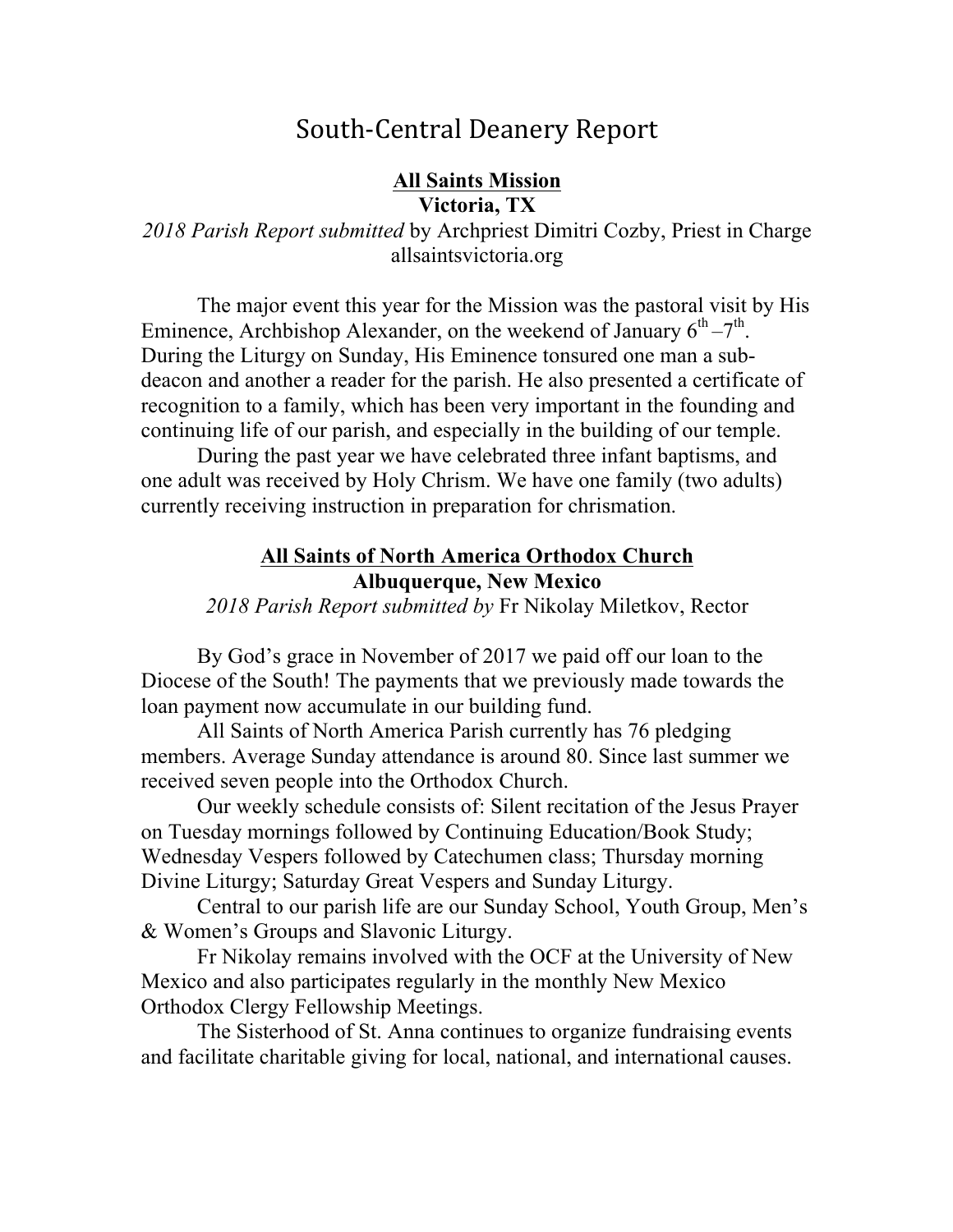We also continue to host the quarterly public star gazing events of the Albuquerque Astronomical Society. Giving back to the local community has improved our visibility and further enriched our parish life.

In 2017 the Russian Department of the University of New Mexico invited Fr Nikolay to lead one session of their new course *Saints and Sinners*. The class looks at the important role the Orthodox Church plays in Russian history, culture, and literature. Fr Nikolay has been asked to come again and teach that class session in the Fall Semester of this year. We are encouraged by this relationship between our parish and the Russian department at UNM: it is a wonderful outreach opportunity.

In January of this year our parish began to serve a meal on a monthly basis at a local homeless shelter. This new ministry has been a great blessing for us!

In December of 2017 Fr Marko Bojovic from the Serbian Orthodox Diocese of Western America brought as a gift to our parish a hand-painted icon with a relic of St Sebastian of Jackson. He also gave a public lecture about the life and work of this newly canonized North American Saint.

Our parish was blessed this year to host the Pan-Orthodox Vespers for Sunday of Orthodoxy.

Reader Silouan Parchert continues his work on the Diaconal Vocations Program.

### **Archangel Gabriel Mission Azle, Texas**

*2018 Parish Report submitted by* Archpriest Basil Zebrun*, Priest-in-Charge* archangelgabriel.church

Azle, TX is located about 45 minutes west of Ft. Worth. The mission effort has grass roots origins. Five families of St. Barbara's live within ten minutes of the Mission's present location, while two other family units are about 30 minutes away in Springtown and Weatherford, respectively. Both towns are also located west of Ft. Worth. We have been meeting regularly once a week on Tuesday evenings since September 2016. Attendance at Tuesday night Vespers followed by a meal averages between 20 and 25 persons, with more in attendance for monthly Liturgy and special occasions. For the visit in September of His Eminence, Archbishop Alexander, we saw approximately 55 people in attendance.

Initially the group met weekly in homes. In early 2017 members worked for weeks to renovate an 1800 square foot storefront rental into chapel, hall, bathroom, office and kitchen space. In some cases, members absorbed the cost of renovation. Priest Thaddeus Werner, then an Air Force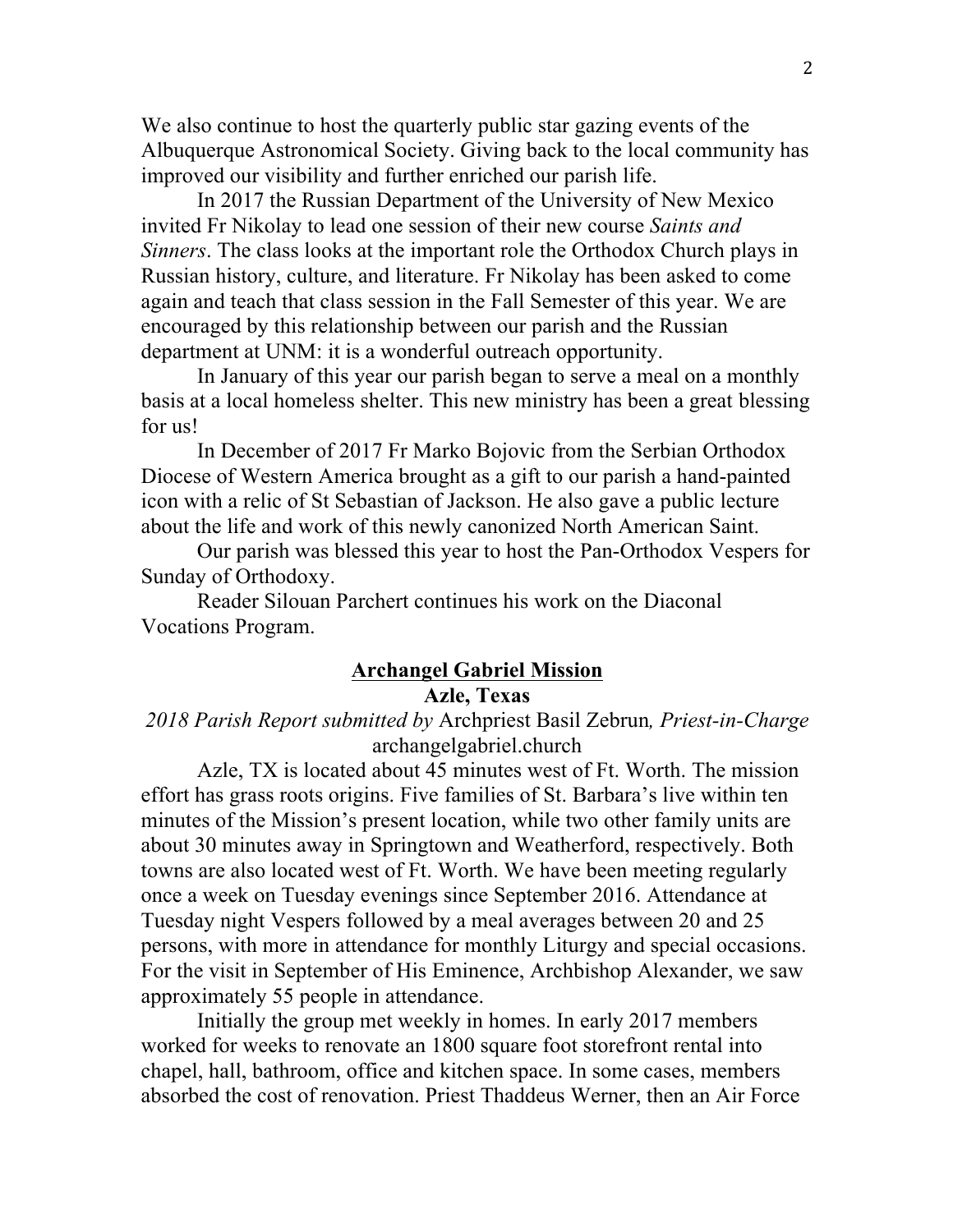Chaplain in San Antonio, donated a beautiful portable Iconostasis. The Iconostasis was expanded this past year through donations and work accomplished by mission members. St. Barbara's currently pays the Mission's monthly rent, as well as utilities and insurance. Additionally, members and friends of the Mission have donated icons and chairs, as well as custom-made icon stands and altar table.

The Mission has a website and media team that helps greatly with advertising. The mission is building up its cash reserves, using funds for additional material needs, anticipating the day when a priest will be sent to the Azle/Weatherford/Springtown area.

There are currently 25 people (*adults, teens and children*) that belong to the Mission, with additional members from St. Barbara's who help out on occasion with singing. Reader Stephen Bodnarchuk from St. Barbara's helps direct the choir, coordinating both music and choir rehearsals. At times there are as many as 7 or 8 people in the choir. Several principle members of Archangel Gabriel are part of the founding group of St. Barbara's. They bring their love for, and years of experience in the Church, to the new Mission effort. In addition, we have other very dedicated and talented people as part of the community who help to keep everything going on a monthly basis.

### **Holy Apostles Orthodox Church Bixby, OK**

*2018 Parish Report submitted by* Priest Ambrose Arrington, Rector holyapostlesorthodox.org

In 2017 we celebrated 4 baptisms and one wedding. No funerals, glory to God. We currently have 8 serious inquirers, of whom 3 are catechumens. Average Sunday attendance last year was 87, and we have approximately 50 enrolled in our Church School. We established a Society dedicated to St. John the Merciful for visiting the home bound, and are working to establish a Myrrh-bearers Society to provide care for the departed. Services are offered in the church 6 days a week (Liturgy on Sundays and Thursdays), classes for inquirers are offered every week, education for children and adults takes place on Sunday after Liturgy. Holy Week and Pascha services were very well attended this year.

### **Monastery of the Archangel Michael Canones, NM**

*2018 Monastery Report submitted* by Abbot Silouan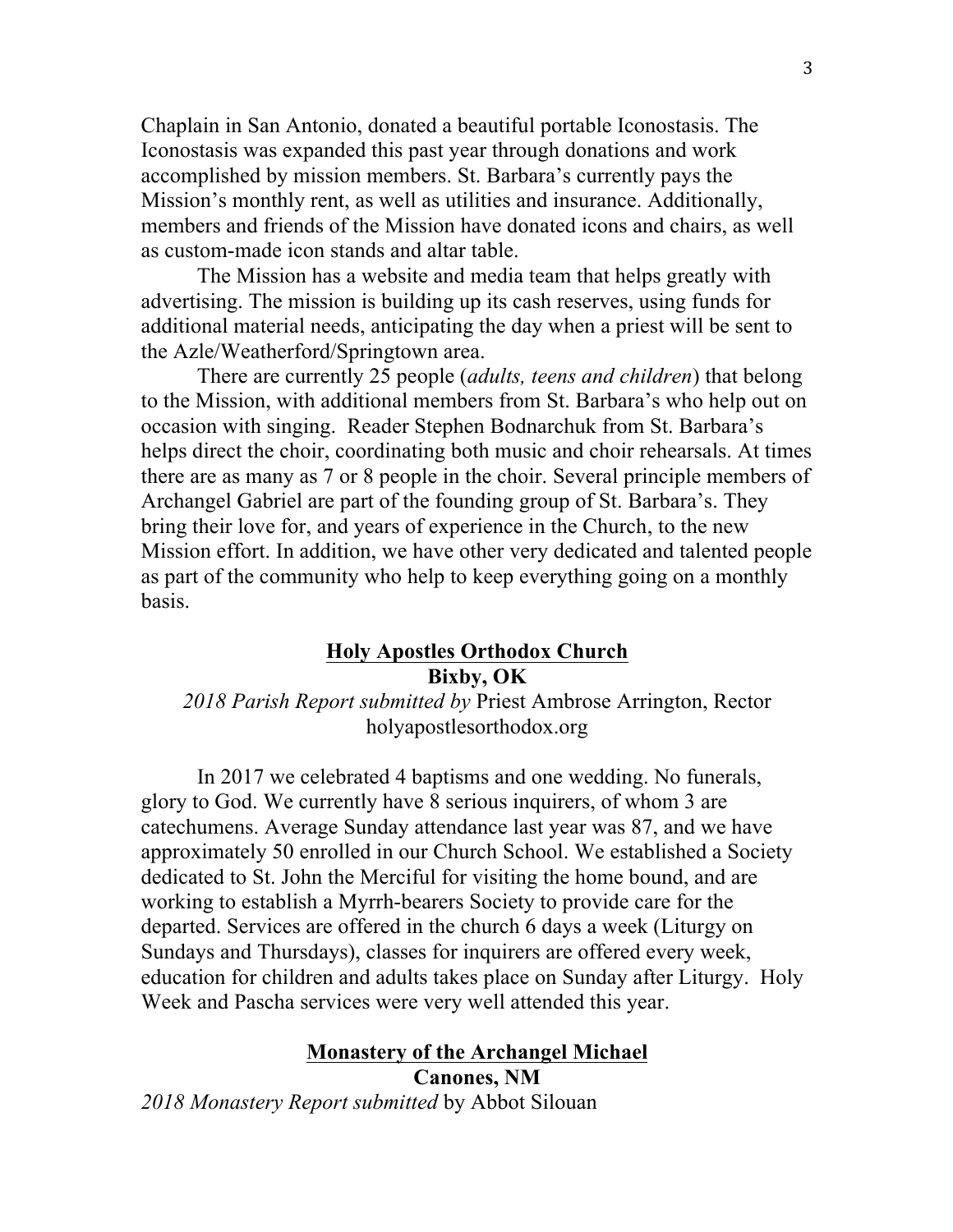We repent, we serve the Divine Liturgy, and we try to find calm and inner stillness.

We support ourselves by making candles.

We publish the newsletter DOXA four times a year.

Pilgrims come for on retreat and stay in our guesthouse.

There are six monastics in our community, six, because we are short of perfection.

In September 2017 Abbot Silouan and one of the monks went on pilgrimage to Romania and to Mount Athos.

#### **Holy Nativity Monastery**

**Kemp, TX** *2018 Monastery Report submitted* by Abbess Barbara Jan 1, 2017 – June 30, 2018 nativitymonastery.com

Nativity Monastery enjoys a robust and positive relationship with the Pan-Orthodox community in North Texas and beyond. As Orthodox Christians have become more familiar with the monastery in Kemp through themed retreats, burials and memorial services, celebration of the Divine Liturgy on Saturdays and major feast days, and, as its facilities have improved, the monastic community has attracted more visitors of all ages. In its nine years in Kemp, the Nativity of Our Lord Jesus Christ Monastery is emerging as an important resource in augmenting the spiritual and temporal experience of Orthodoxy beyond the parish. In the last few years young people have begun to come more frequently to experience the monastic life and the liturgical life of the Church in a small, quiet, rural setting for a deeper experience of their faith and to meet Orthodox youth from other parishes. Not a few come in contact with Orthodoxy for the very first time in the burial of a loved one in the St. Xenia Cemetery on the Monastery property.

The monastic community has been most fortunate in the dedication of priests who have contributed to the liturgical life of the monastery. Archpriest John Anderson (SSOC), as the chaplain of the Monastery, serves the Divine Liturgy on Saturday mornings. Father David Bozeman (St. Nectarios Mission) frequently serves the Divine Liturgy on feasts that occur on weekdays. Father David also serves the Pre-sanctified once a week throughout the Great Fast. Father David offers informal sessions on a variety of spiritual topics for the nuns. Father Gerasim (SSOC) assists the nuns in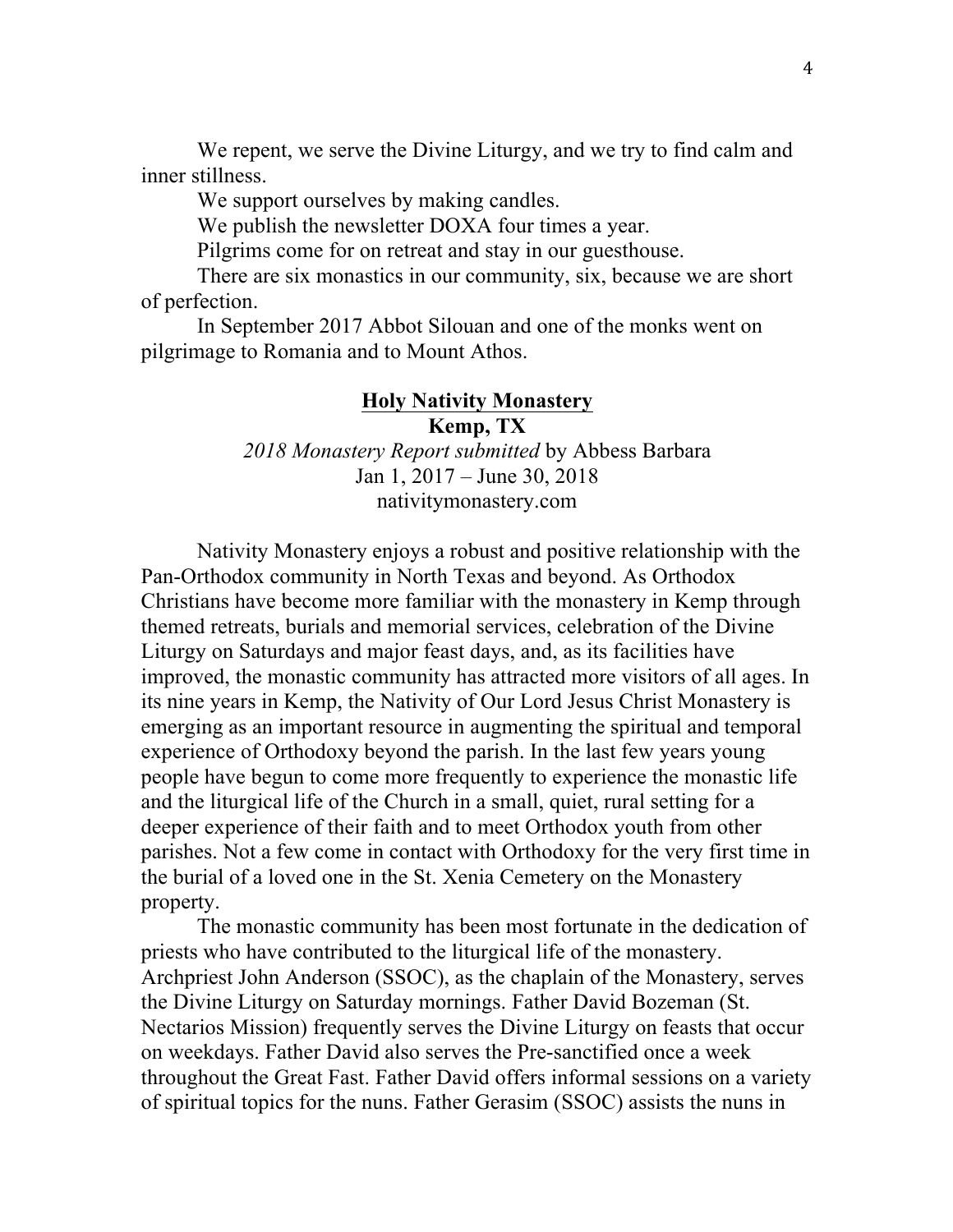their monastic life and advises the community on administrative matters in addition to serving the Divine Liturgy. Priests from other jurisdictions, especially when bringing a group to the monastery, conduct memorial services, Vespers, Akathists, and other prayer services, as well as the Divine Liturgy. Most notable are Archpriest Michael Storozuk (St Paul), Archpriest Seraphim Holland (ROCOR), Archpriest Vasile Tudora (GOA), and Priest Philip LeMasters (AOC). It is rare that a week passes without the celebration of the Divine Liturgy to augment the daily cycle of prayer.

On September 16, 2017, Archbishop Alexander elevated Nun Barbara as Abbess of the monastery. Reader John Kohl, frequently assisting Fr John Anderson at the Divine Liturgy, was elevated as Sub-deacon.

A beautiful icon of the Holy Cross, eight feet tall and visible from the road, now welcomes visitors, announcing that this is a place set aside for Christ's work of salvation. Archpriest Theodore Jurewicz (Erie, PA) donated a large icon of the Panagia that hangs in the retreat center. Father Vasile Tudora from the St John the Baptist Church in Euless donated ten other hand-painted matching icons  $(3 \times 5)$ . Two more icons from the same group have been installed in the sanctuary of the Monastery's chapel.

Concrete walkways now link the residence with the retreat center. A new concrete path around the residence facilitates processions. Last year dead trees were removed and live oaks, hollies and crepe myrtles were planted. An irrigation system insures that these additions will survive drought and summer heat. New fencing now surrounds the entire property.

Permanent grave markers have been designed. Families have begun to install these on the graves of their loved ones. Each year the number of burials at St. Xenia cemetery has increased. The Monastery has also invested in burial equipment for lowering coffins.

Peach trees, planted behind the house, are now yielding fruit. Produce from two key-hole gardens supply the kitchen with fresh vegetables in season. This spring additional space has been dedicated to grow other vegetables and herbs.

The nuns strive to support themselves as much as possible by their own work. While contributions in gratitude for hospitality and prayers provide some income, it is the growth and stability of candle production that provides a source of steady income for the monastery. A consistent clientele of Orthodox parishes from several jurisdictions order beeswax candles and soy votive candles each month. The candle making operation is also of great interest to the younger orthodox visitors.

In June 2018 the Monastery received a group of young women for a retreat to introduce them to the monastic life. Archimandrite Gerasim, Father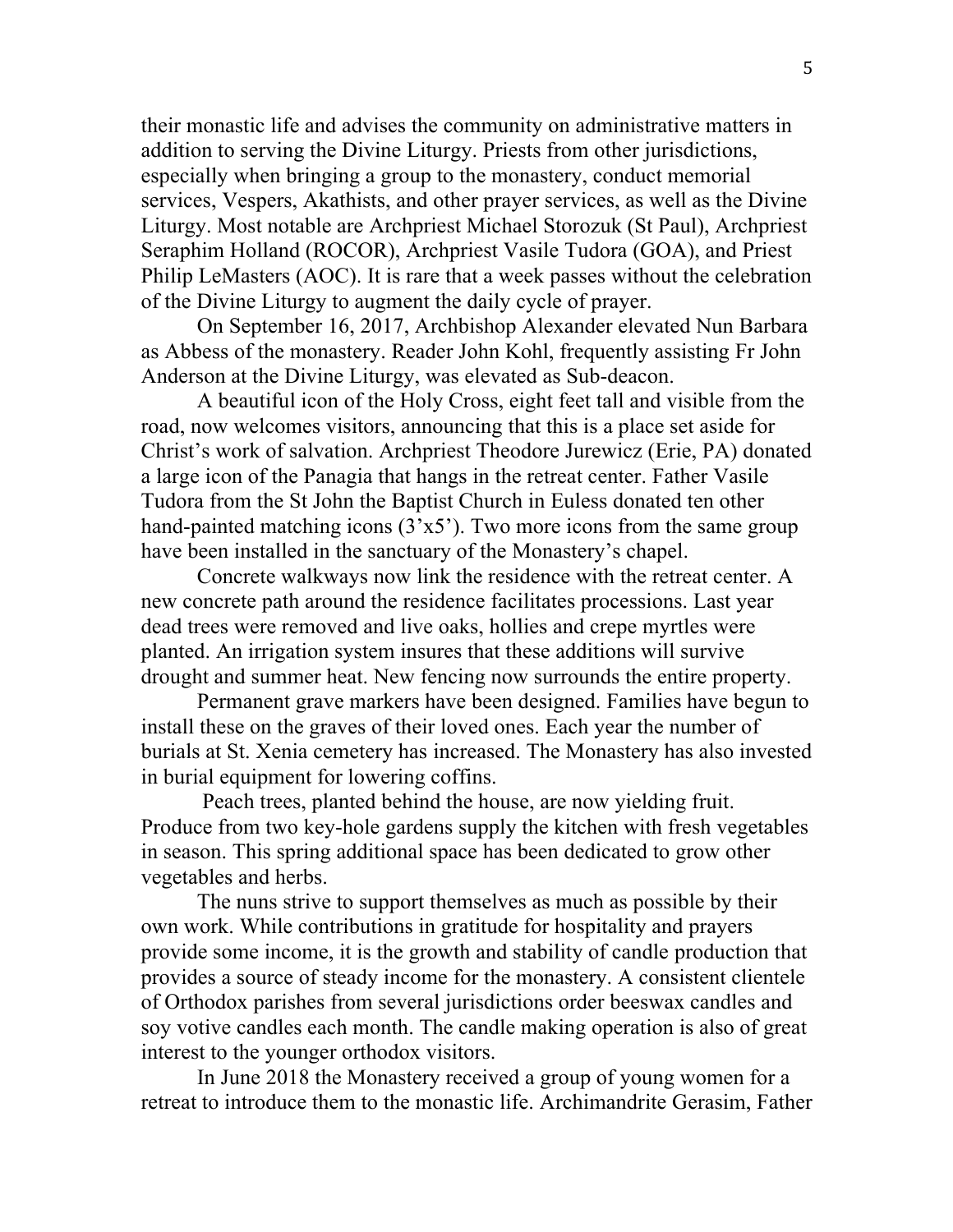David Bozeman, Father Vasily Tudora, Presvytera Mirela Tudora, Preoteasa Titiana Popa, and Mrs. Lydia Paraskevas instructed the participants in various aspects of Orthodox life, history and culture. A similar group of young women will return during the first two weeks of June 2018.

On September 30, 2017 Priest Sean Levine spoke on "Marriage, Asceticism and the Journey to Holiness." On November 11 the Monastery directed a retreat for College students and young adults with father David Bozeman speaking "On Delusion." On the patronal feast observed on the Saturday after Nativity, Hiero-deacon Theodore Niklasson gave an address: "Understanding Shame and Guilt and their Influence upon Addictive Behavior." The St. Basil's Children's Choir from Holy Nativity Mission in Shreveport, LA sang at the Divine Liturgy. On March 24, 2018 Presbytera Jennifer Levine led a visited a women's retreat, entitled: "Finding Balance in our Lives." On April 20<sup>th</sup> another large children's camp assembled, presided over once again by Father Vasile and Presbytera Mirela. The Children's Choir from Shreveport sang at the Liturgy. Sub-deacon Michael Rehmet talked about his journey to the Orthodox Church. Each year Priest Philip LeMasters brings a group of college students from McMurray University in Abiline, TX to visit. Finally, on April 23 the Kursk Icon of the Theotokos visited the Monastery. Father Seraphim Holland (ROCOR) walked through the entire property with the icon.

### **St Anthony Orthodox Church San Antonio, TX**

*2018 Parish Report submitted* by Archpriest Leo Poore, Rector orthodoxsanantonio.org

At the beginning of this year His Eminence, Archbishop Alexander, visited our parish for Great Vespers and Divine Liturgy for the feast of Theophany.

In February, our parish approved the funding of the three major projects of the church property, which is considered a Historical Site of the city of San Antonio. These projects include the repairing or replacement of the windows in the nave, the repairing of the roof, and the much-needed leveling and paving of the church's small lot across the street, which is used for parking.

At the neighboring Lackland Air Force Base, Priest Timothy Yates has replaced Fr. Thaddeus Werner. We enjoy the time that Fr. Timothy and his family are able to spend with our parish.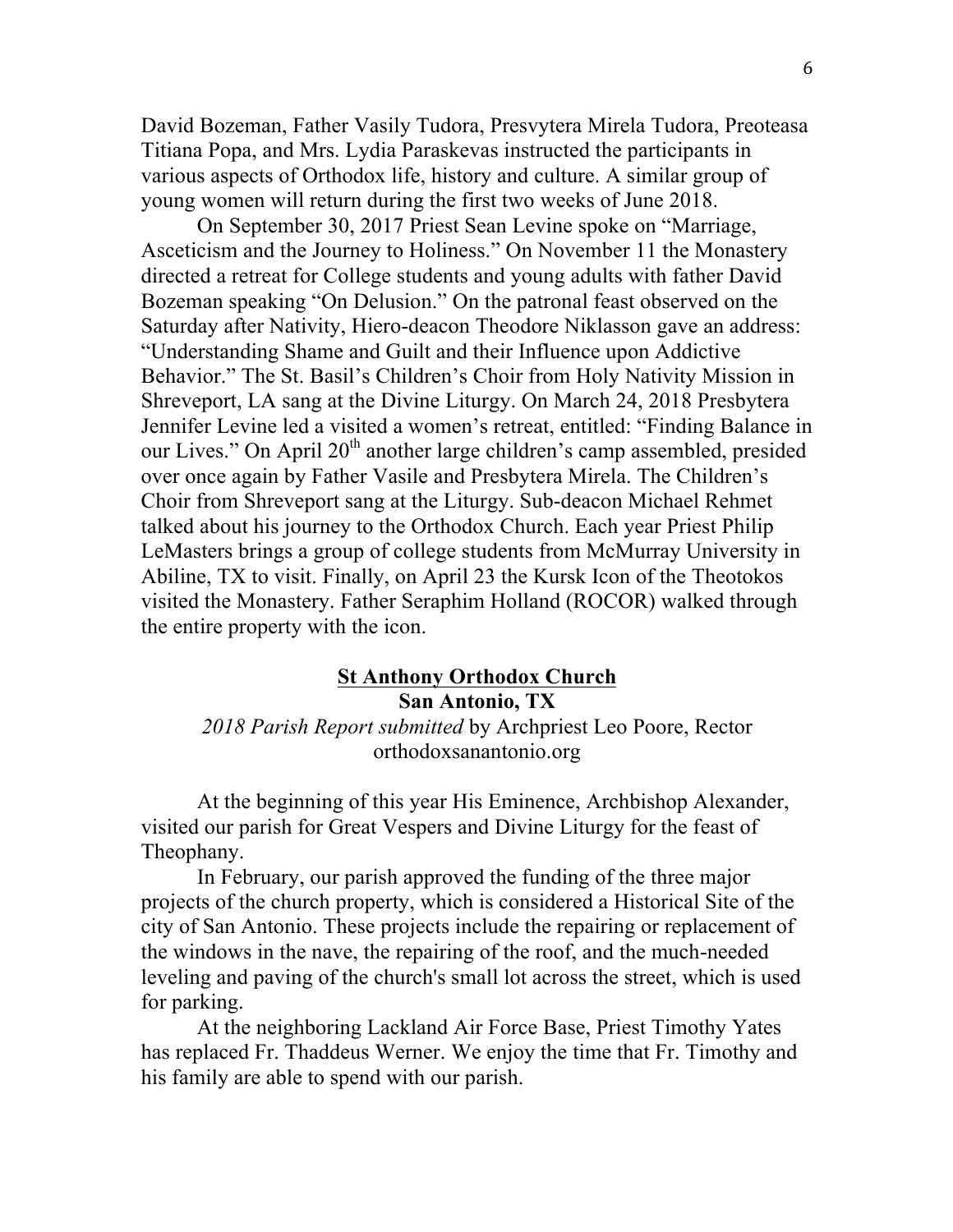In the last year three people were baptized, three were received through Chrismation, and two marriages were celebrated.

### **St Barbara Orthodox Church Ft. Worth, Texas** *2018 Parish Report submitted by* Archpriest Basil Zebrun, *Rector* saintbarbarafw.org

2017 and the first part of 2018 has been a busy period for St. Barbara Orthodox Church. In addition to our regular schedule of weekly services and inquirer/catechumen classes, as well as monthly Church School classes, we continue Tuesday night Vespers, as well as to serve the Divine Liturgy once a month in Azle, TX. Archbishop Alexander blessed this Mission with the name of the Holy Archangel Gabriel in July. While Fr. Basil Zebrun celebrates most services in Azle, Priest Chrysostom Arthur from St. Seraphim Cathedral has occasionally served Divine Liturgy on Sunday morning. (*See more in separate report above*).

St. Barbara's is delighted to help sponsor Mr. Antwian (*Anthony*) Davis as a student at St. Vladimir Orthodox Seminary in New York. Antwian will begin his third year in September. He is the main sacristan for the Seminary, travels on occasion with His Beatitude, Metropolitan Tikhon, and works with other students to help introduce Orthodoxy to inner-city New York families. Antwian is now the  $6<sup>th</sup>$  St. Barbara parishioner that has studied at Seminary: three have become priests, while one is a lay seminary professor. We look forward in the next two years to sending another young couple to Seminary.

The first phase of the St. Barbara Building Program has concluded with a design and site plan approved by the parish and blessed by His Eminence Archbishop Alexander. Both are the result of numerous architect interviews in 2016, and meetings in 2017 between Council and Building Committee members, and Mr. Michael Hoffer (Church architect). A total of 18 people from the parish took part in the design process, prior to the Special Parish Meeting in April 2018. Furthermore, several personal discussions took place between Mr. Hoffer and Fr. Basil, with additional exploratory trips taken to St. Seraphim Cathedral and St. Demetrius Greek Orthodox Church in Ft. Worth. Valuable input was also provided by a number of priests and laymen at various North Texas and Diocesan churches.

St. Barbara's hosted this year (2018) its 35<sup>th</sup> Annual Pysanky Festival, which remains a beautiful and unique outreach effort, as well as a source of funds. In conjunction with the Festival, after Pascha, the parish conducted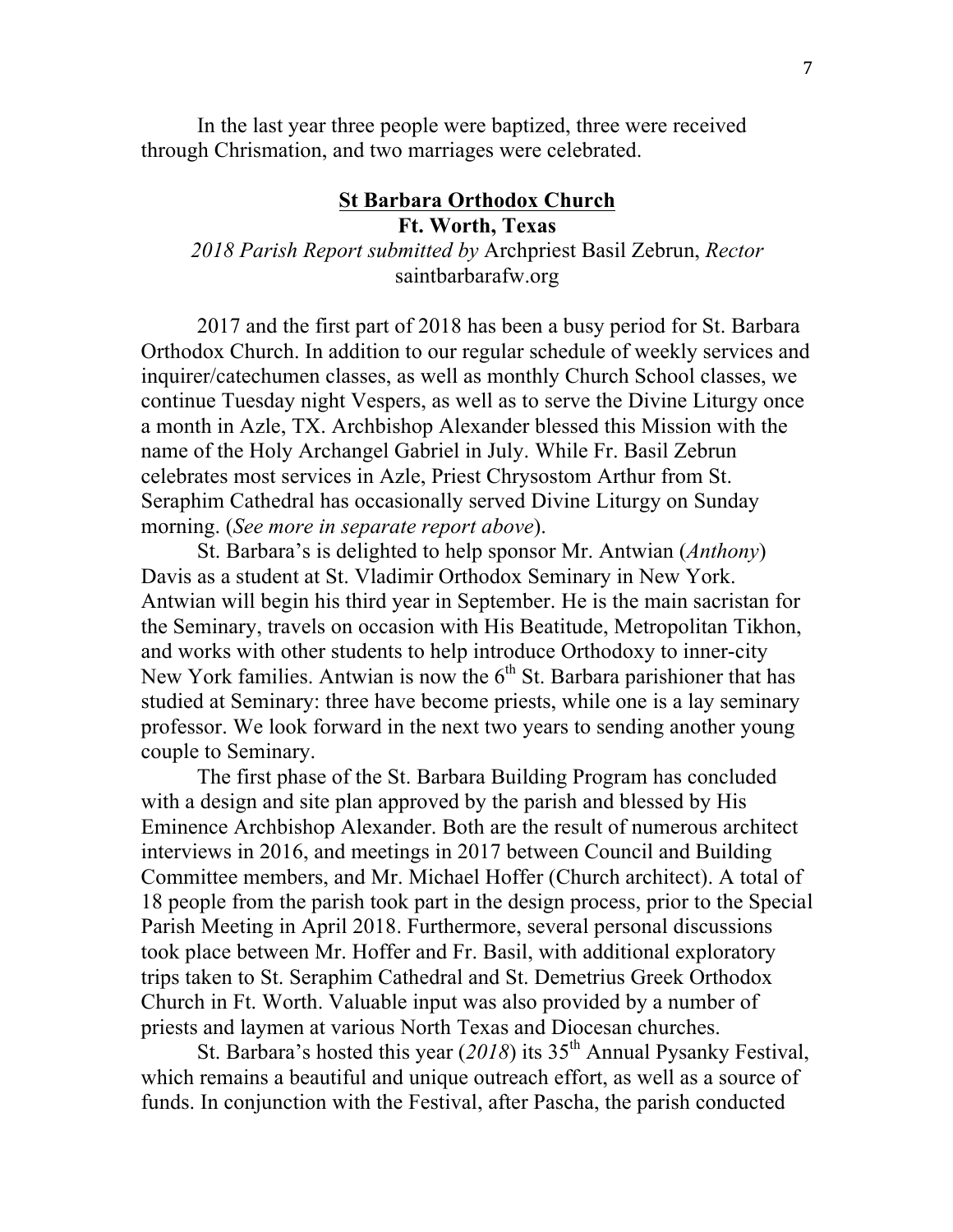Pysanky Classes with over 20 people taking part. Most students were non-Orthodox wanting to learn more about this ancient folk art, as well as Paschal customs of Orthodox Christians.

In addition, St. Barbara's continues to host each year a delicious and popular January Chili and Cornbread Competition; a beautiful Candlelight Nativity Eve Holy Supper; a wonderful Parish Picnic at a parishioner's Lake House; a Fall Parish Ministries Fair in the Church Hall with booths manned by Council members; enjoyable Youth and Teen activities coordinated by members of the Church; as well as informative Book Studies conducted by a future seminarian. In August, Dr. Vitaly Permiakov, a former parishioner and professor at Holy Trinity Seminary, offered an evening Pan-Orthodox presentation entitled, "*Does the Layperson Need to Know Theology*?" which was very well received by those in attendance.

During 2017 we had 12 receptions into the Church: infants, children and adults. Average Church attendance is 100 people per Sunday Liturgy. This past Pascha (2018) we saw a Paschal attendance of 171.

#### **St Basil the Great Mission Weatherford, OK**

# *2018 Parish Report submitted* by Priest Nicklas Aiello, Priest-in-charge www.saintbasil.org

This has been a very challenging year for St. Basil Mission––with significant losses and gains. We lost our parish council president and spouse who retired and moved back to their home in Michigan. Just before Great Lent we also said good-bye to the Schommer family. Leo Schommer was also our Reader and Treasurer. Another couple decided to "take a break" from Church (also before Lent).Six people doesn't seem like much, but the mission, after struggling for six years, had finally been up to a regular Sunday attendance of 16 to 18 people––and it wasn't unusual to have well over 20. A new couple attended for a while, but we have seen them only a few times since. It is again not unusual to be back down to 10 people on a Sunday liturgy.

On the positive side, we received into the Church and added to our membership our catechumen Eugene (Tikhon) Theiszen, an active Mennonite Pastor that I've been working with since 2009! We also received as a catechumen a young student at our local university.

The people we have lost have nothing other than gratitude and love for the mission and their time with us. Likewise, I have had the opportunity to be more involved in the local ministerial alliance (all Anabaptist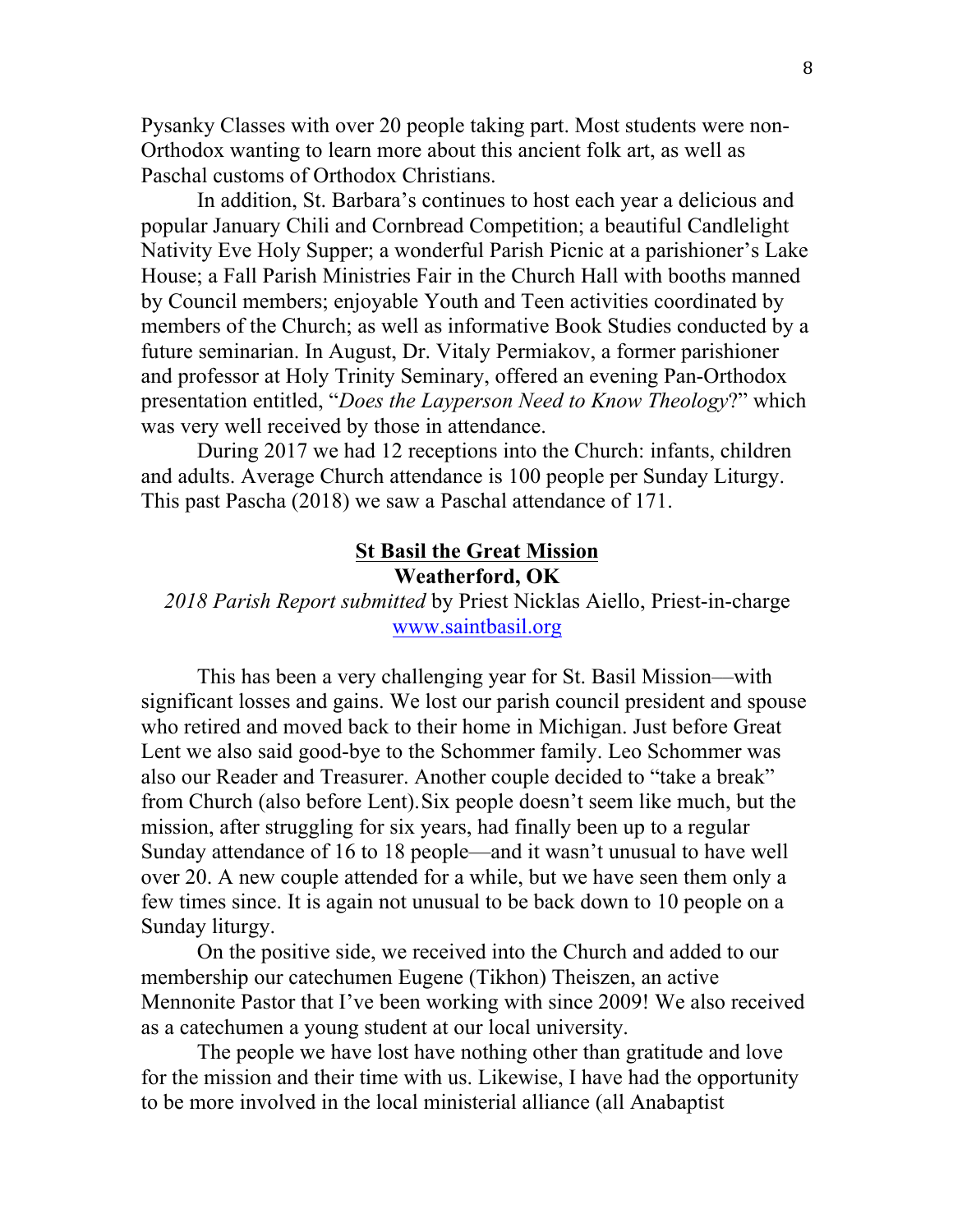Protestants), and have established closer ties with the other priests in OKC which works to solidify our place here.

In anticipation of visitors we have continued to beautify our space. Since completing our royal doors especially, our nave is arguably the most beautiful worship space in Western Oklahoma ... and we're not done. We have served since our founding in 2012 Divine Liturgy twice weekly and vigils––with matins and vespers the days in-between––six days a week. Between the beauty of the worship and the beauty of the little temple, God willing, in time we will wear them down.

### **St. Cyril Orthodox Mission The Woodlands, TX**

# *2018 Parish Report submitted* by Priest Benedict Crawford, Priest-in-Charge stcyril.us

St. Cyril Orthodox Mission was founded in November 2004, and celebrated its first Divine Liturgy in August 2005. The current priest was assigned in August 2016.

At present our total membership includes 39 adults and 23 children, one catechumen, and two inquirers. Our average Sunday attendance this year has been about 56. In addition to the usual weekend schedule, we have a Tuesday evening class on the faith, plus weekday Vespers and Divine Liturgy for feasts. In the past year we received one person through Holy Baptism, eight persons through Chrismation, and have served two funerals.

The past year has once again been a time of transition for our mission. In November the building we had been renting for the past eight years was sold, forcing us to find a new meeting place. A member of our parish had been building a large chapel in his back yard, in Humble, Texas, about 25 miles south of the Woodlands. He has made this building available for our use. We have been meeting there since late November. The building is more than large enough for our current size, and while still incomplete, it has given us a beautiful place to celebrate the services for the time being. The members of St. Cyril's remain committed to establishing a location in the Woodlands/Conroe area, and are actively looking for an appropriate property to rent or buy. At the same time, we have seen significant interest from the Humble area, and there is the hope that perhaps, in God's time, the diocese may be able to open a new mission in this building.

We were especially blessed this past Lent to have Mother Gabriella from Holy Dormition Monastery in Michigan to come visit us and offer a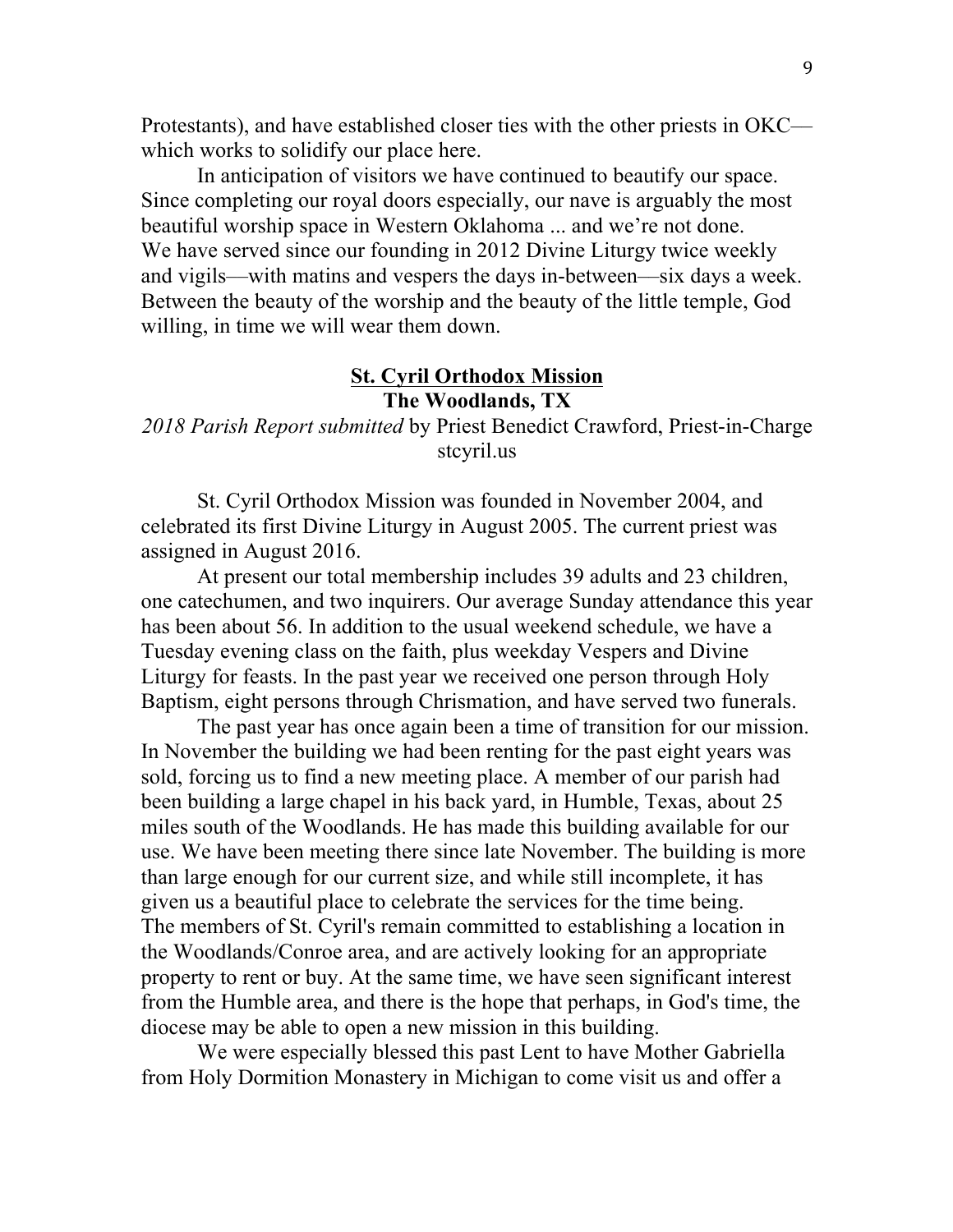retreat, which was well attended by our own parishioners and others from the surrounding area.

# **Sts Cyril and Methodius Orthodox Church Hartshorne, OK**

*2018 Parish Report submitted* by Archimandrite Gerasim

Archpriest John Anderson has served the Divine Liturgy on three Sundays in Hartshorne during 2018. We also celebrated the Patronal Feast on Friday, May  $11<sup>th</sup>$  with about thirty people in attendance. An instructor at Eastern Oklahoma University has brought his students on several occasions to church. In addition, we have had visits from local Roman Catholic clergy that are taking notice of renewed activity at Sts Cyril and Methodius. There are only a handful of local Orthodox faithful, but they are intent on keeping the parish community alive.

### **St George the Great Martyr Church Pharr, TX**

# *2018 Parish Report submitted* by Archpriest Antonio Perdomo, Rector stgeorgetx.org

In 2017 chrismated two people and baptized one. In the sixteen years that I have served here, there have been close to 90 Baptisms and Chrismations. On Sundays often we have 50––70 in Church. We are in need of more space.

The discussion on security throughout our country concerns us at St George as well. I ask your vigilance over the parish. We have annual fire, health, Food Bank, USDA inspections for the festival; these agencies always seem to require more things from us, specifically in the area of food safety handling. We need more storage space with adequate shelving.

Silouan Burns is attending St. Tikhon's Seminary this year. I visited his family after Metropolitan Council meeting.

We fell short on tithing most months during this past year, however, we made up for it with our Festival and other fundraisers. This past year we paid our full share of the Loan. Since my arrival we have paid off the mortgage for the Church and old hall. We have spent over \$250,000 in building this new hall to completion. We currently owe about \$80,000, but have paid off our loan to the Diocese through savings that we had. We also built a laundry room.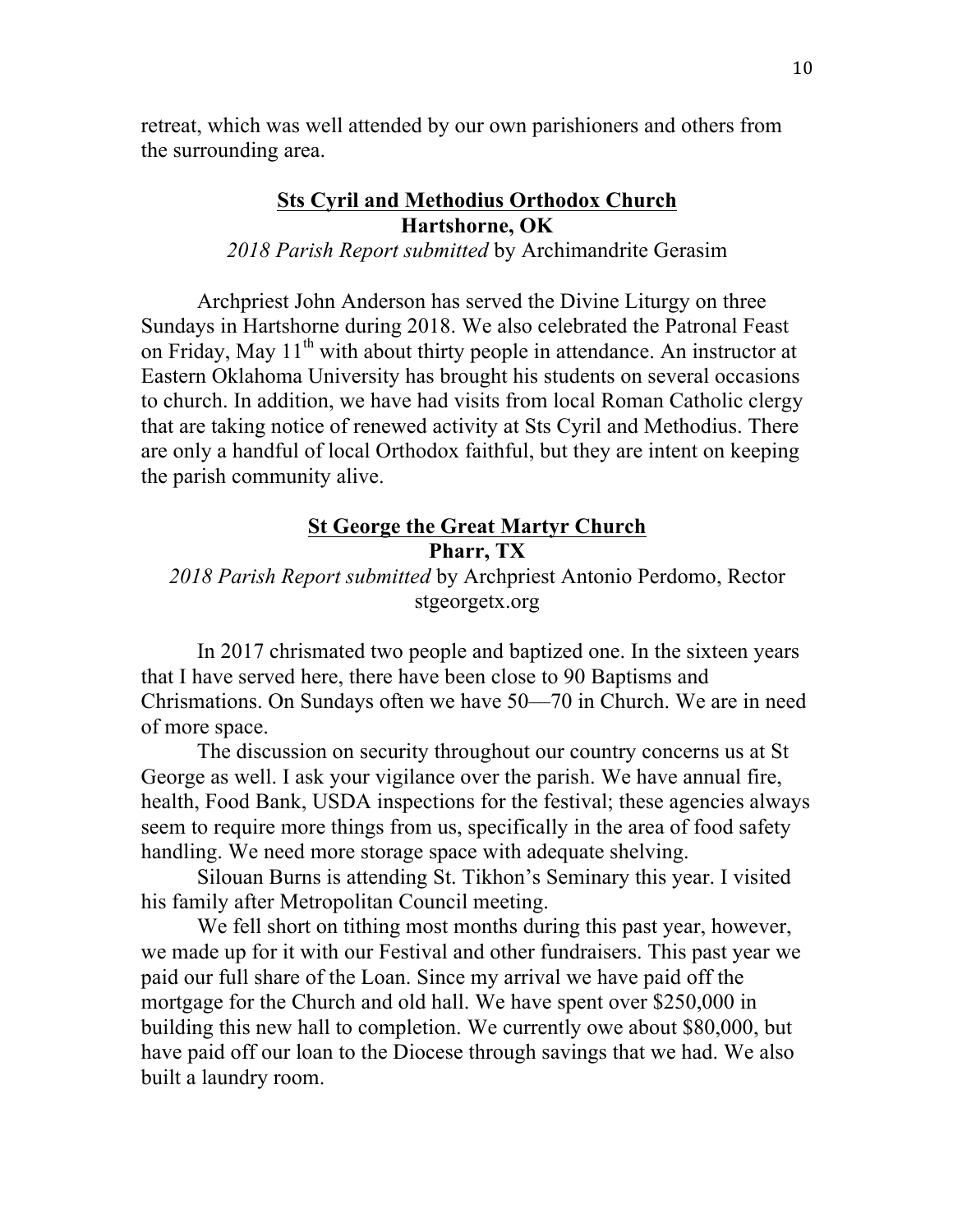Matushka Elizabeth is the elected Deanery Delegate on the Diocesan Council. I continue to be an at-large delegate for the Metropolitan Council. I am serving my second term.

### **St Jonah the Wonderworker Alpine, TX** *2018 Parish Report submitted* by Archimandrite Gerasim http://www.stjonahalpine.org

During the latter part of 2017 and 2018 the St John Mission has struggled in the absence of a resident priest. In 2018 Priest Chrysostom Arthur has begun to make periodic trips to Alpine from Dallas. This has included the Great Blessing of Water and the blessing of the houses of parishioners. On Lazarus Saturday he baptized two people and served Divine Liturgy on both Lazarus Saturday and Palm Sunday.

At the beginning of July a retired priest will visit Alpine to see if this is a good fit for him and for the parish.

## **St. Maximus the Confessor Orthodox Mission Denton, Texas**

*2018 Parish Report submitted by* Archpriest Justin Frederick, Priest-in-Charge www.stmaximus.org

This year marks the seventeenth year since the founding of the mission. The past two years, by God's grace, our numbers have burgeoned. In 2016, we broke through 90 for the first time to average 91 souls in attendance at Sunday Liturgy for the year, while an average of 34 attended Vigil. In 2017, we broke 100 for the first time, averaging 109 for the year on Sundays and 40 at Vigil. So far in 2018, we are averaging 130 on Sunday and 54 at Vigil. The parish desperately needs a proper temple in which to gather for worship. We are actively raising money and seeking God's will in whether to purchase a larger piece of property or build on the property we have. Since our last Diocesan Assembly, we have baptized three infants and received another six persons into the Church. We had one funeral, the arrangements for which were all made the parish's Myrrh-bearers' Ministry. Special offerings and our alms budget help support three local charities: one that helps the indigent, one that ministers to unwed mothers, and the prison ministry of a fellow priest. Special offerings are also taken up to support seminarians, missions, the IOCC, and the like. Our choir just presented: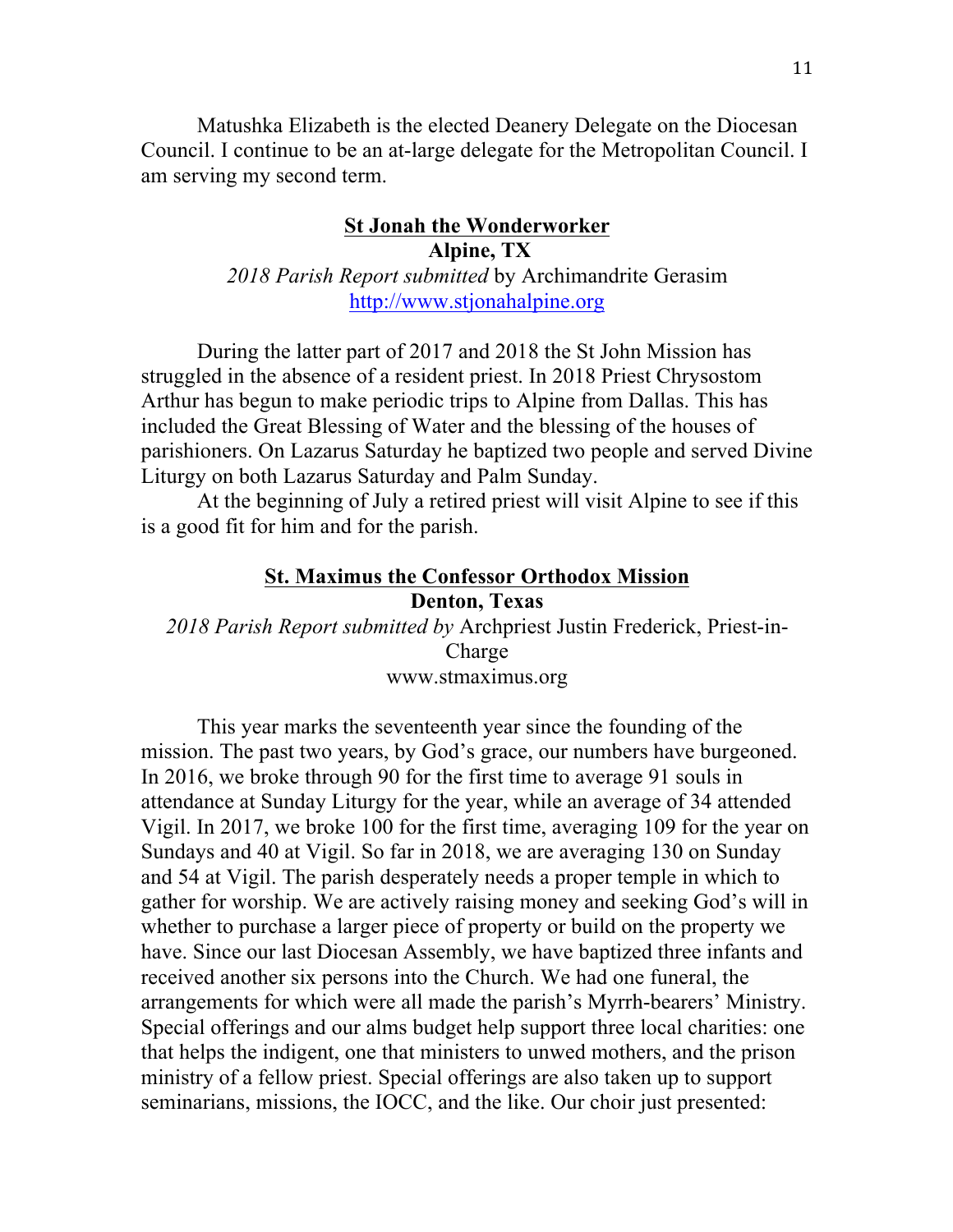**Come, Receive the Light!:** Music of the Paschal Season" at the St. John the Baptist Greek Orthodox Church, Euless, TX directed by Sub-deacon Anthony Stokes. This concert was a fundraiser for the St. Maximus Church Building Fund. We continue to offer a full schedule of services and classes (we did an in-depth study of Ephesians last year, currently we are studying the works of St. Basil the Great; there are catechesis class both on Sunday and during the week) including most months a first-Saturday-of-the-month Divine Liturgy in Church Slavonic. We offer a regular Thursday Divine Liturgy, which is well attended by mothers and their homeschooled children at which we have been preaching through the Old Testament in homilies directed at the children. Outside of Sunday liturgy and Coffee Hour (which is always a potluck meal), following the example of Archbishop Dmitri, the parish gathers often for picnics (Pascha, Memorial Day, our first annual Oktoberfest in October), for a parish Thanksgiving meal the Sunday before the Nativity Fast, a couple of yearly open houses at the rectory, and an All Saints Party October 31, among others. This has done much over the years to build the sort of community that attracts people to the Church.

### **St Nektarios Orthodox Mission Waxahachie, TX**

*2018 Parish Report submitted by* Priest David Bozeman, Priest-in-Charge http://stnektariosdfw.org

St Nektarios Orthodox Mission is in the middle of its sixth year and approaching the end of the third year of the OCA Planting Grant. We have remained steady in numbers and in financial giving over the last year. Our average Sunday attendance is approximately thirty to thirty-five people. We hold weekly Sunday School classes for our elementary school-aged children. We have maintained a healthy budget and met all our giving goals this year as well as each of the preceding years. We made some efforts on developing our parish life by holding several events including our annual IOCC yard sale fundraiser, which allowed us to open our doors to the community and allowed them to be charitable to Orthodox Christians around the world. We also have given classes for several years to the broader Waxahachie community on Orthodox iconography, which have been well received. I continue my work at Nativity Monastery, celebrating Divine Liturgy monthly as well as offering classes.

We received one catechumen in October through chrismation. We also held one funeral in January. Overall, the last year has been fairly quiet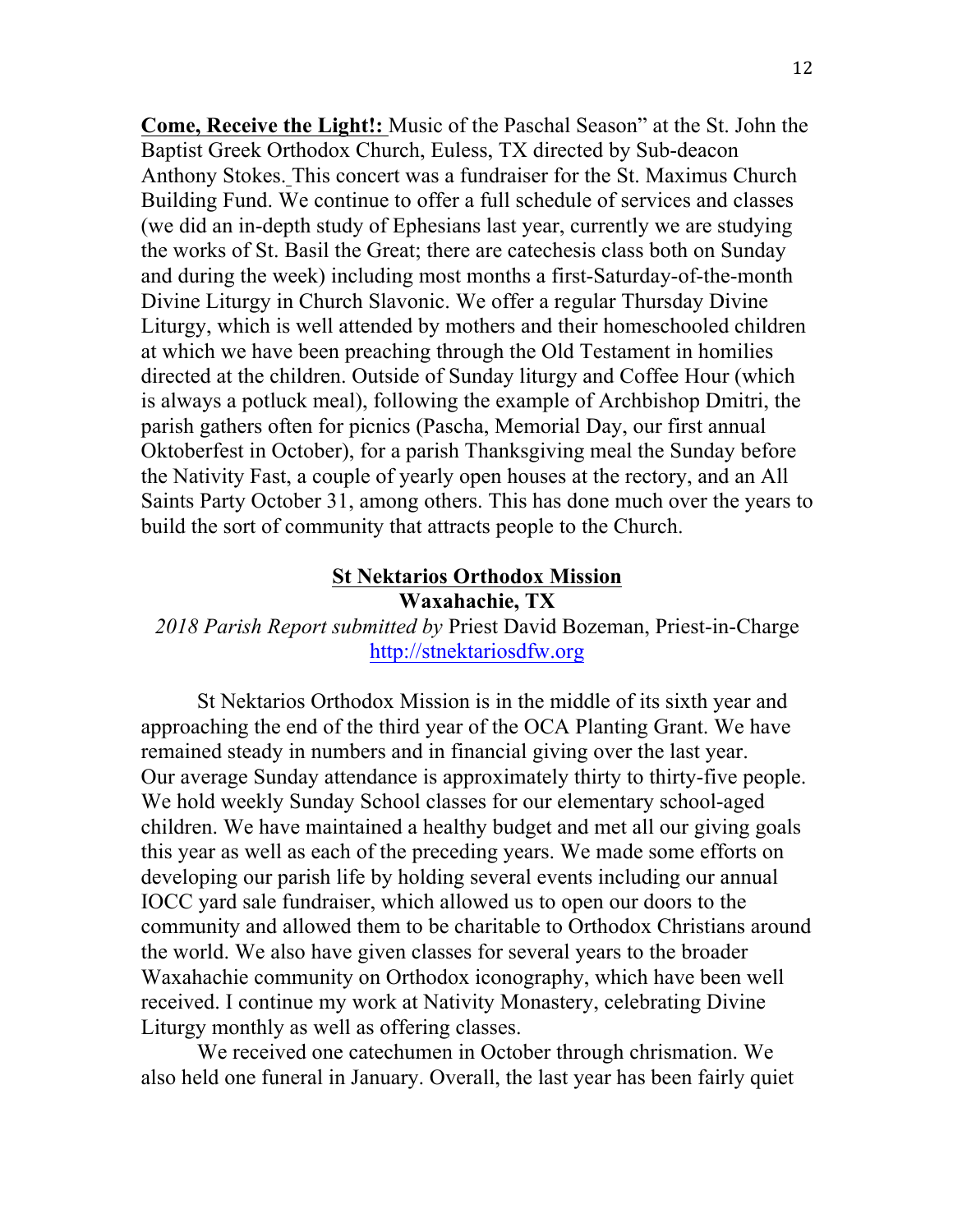with modest growth. We look forward to the challenges of leaving the Planting Grant and establishing ourselves more firmly in Waxahachie. St Nektarios Church also spearheaded the Lone Star Banquet Fundraiser for St Vladimir's Seminary in February.

### **St Paul the Apostle Orthodox Mission Denison, TX**

# *2018 Parish Report submitted* by Archpriest Michael Storozuk, Priest-in-Charge

This last year has been a difficult trial for St Paul Mission. Archpriest Michael Storozuk has been weak and there have been periods of time in which he was not able to serve due to lack of strength and problems with medication. One of the big milestones took place in August as Sub-deacon Herman Garrison, his wife Ruth, and their family set out for St Tikhon Seminary.

In September the parish hosted the Dallas Deanery Clergy Retreat at which Archbishop Alexander celebrated the Divine Liturgy and elevated Reader Juvenal as Sub-deacon.

Reader Elijah medical experienced complications with surgery and has not been able to lead the choir this past year. The faithful have stepped forward and are steadily progressing in church singing.

One baptism and two funerals took place since last Diocesan Assembly.

### **St Sava Orthodox Mission Allen, TX**

*2018 Parish Report submitted* by Priest Photius Avant, Priest-in-Charge www.stsavaoca.org

St. Sava Orthodox Church in Allen, TX has been blessed with a fruitful year. Our weekly schedule, in addition to Sunday Divine Liturgy and fellowship, includes Divine Liturgy on Tuesday and Thursday mornings as well as Catechumen Class and Great Vespers on Saturday evening. We have received six new members by Holy Baptism, five new members by Holy Chrismation, and four new members by Confession of Faith. We have had two weddings and two funerals. Our Sunday School program ministers to our children ages two to eight, and our Youth Group ministers to young ones age eight to seventeen. As of January, St. Sava's has instituted Small Group meetings in the homes of the faithful, which meet Sunday through Thursday evenings. The Small Groups serve to strengthen the bond of filial love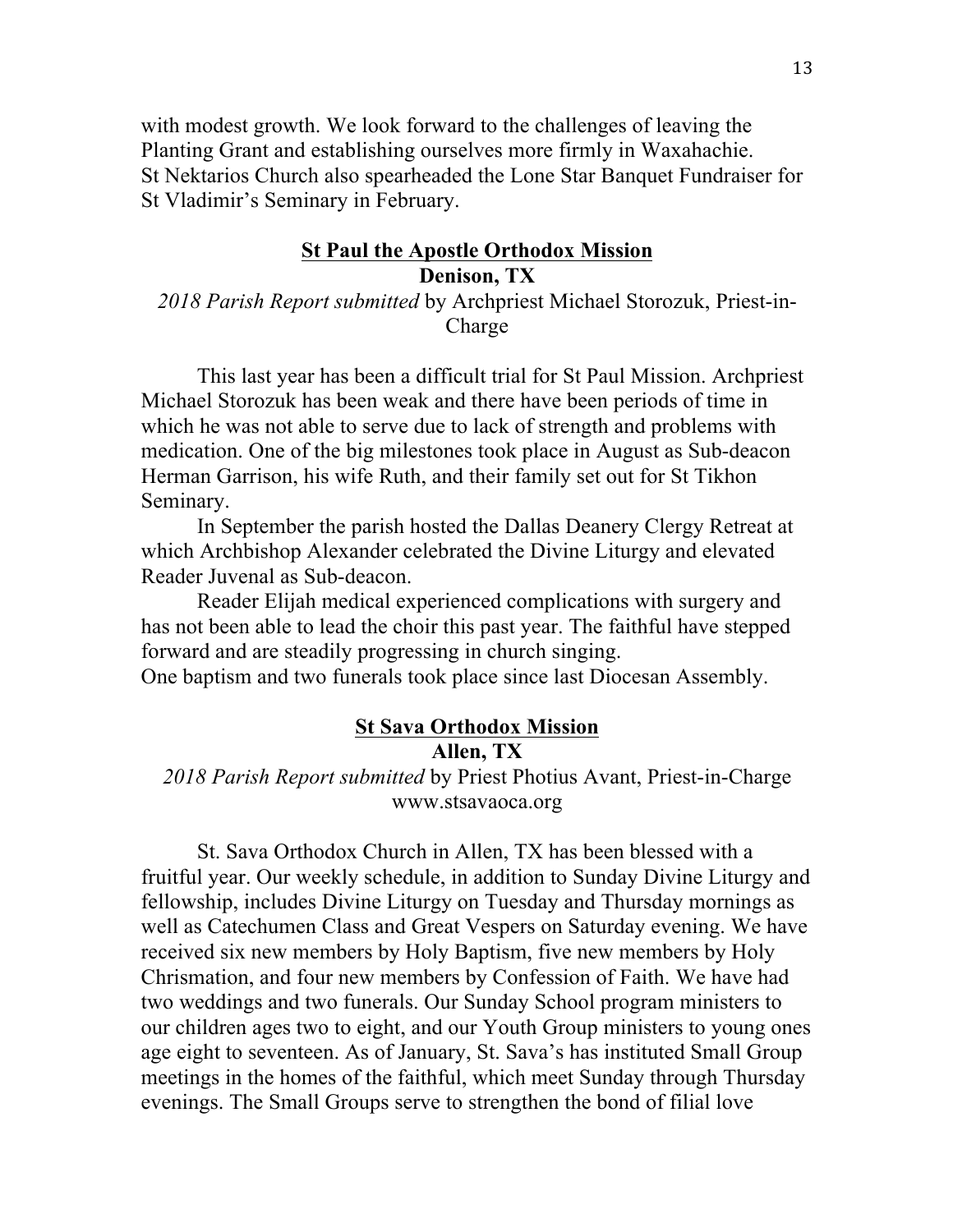among our members as they regularly have fellowship and benefit from spiritual instruction and discussion. We continue making contributions to our local homeless shelter, The Samaritan Inn.

We are overjoyed as we are currently going through construction of our new temple, projected for completion by January 2019. Although the City of Allen unpleasantly surprised us with a change order for \$50,000, by which we had to extend our water line, install another fire hydrant, and create a fire lane, our online fundraiser is steadily receiving gifts toward payment of these items beyond our budget. We are still receiving payments from our 2017 capital campaign, which received \$300,000 in pledges, as well as our Christmas campaign, which received \$50,000 in pledges. Our annual budget, as of our parish meeting in January of 2018, is \$192,000. God has blessed us abundantly, and we seek to share those blessings as we bear witness to Our Lord Jesus Christ in the community at large.

### **St Seraphim Cathedral**

**Dallas, TX**

*2018 Parish Report submitted* by Archimandrite Gerasim, Dean www.stseraphim.org

St Seraphim Cathedral continues to enjoy steady growth. The highlights of this year were the arrival in June of Deacon Theophan Warren (STS), and the ordination of Deacon Chrysostom Arthur to the Holy Priesthood by Archbishop Alexander in September.

Sub-deacon Vladimir Grygorenko completed the Cathedral iconography program adding murals in the exo-narthex during Great Lent. Participation in the *Eikon Youth Fellowship* at times numbers 12 teens. There are approximately 63 students enrolled in the Sunday school headed by Marina Dugan.

On Tuesday evening Priest Chrysostom Arthur leads an inquirers' class, while on Sunday after Divine Liturgy Archpriest John Anderson teaches a Catechumen Class.

Since July 2017 we have had one adult baptism, seven infant baptisms, and the reception of four converts.

On the 5<sup>th</sup> Sunday of Lent St Seraphim Cathedral hosted the Pan-Orthodox Vespers with guest-speaker Priest Raphael Barberg of St Elijah Orthodox Church in Oklahoma City.

On April 13–15<sup>th</sup> we hosted the OCF Southern Region Conference.